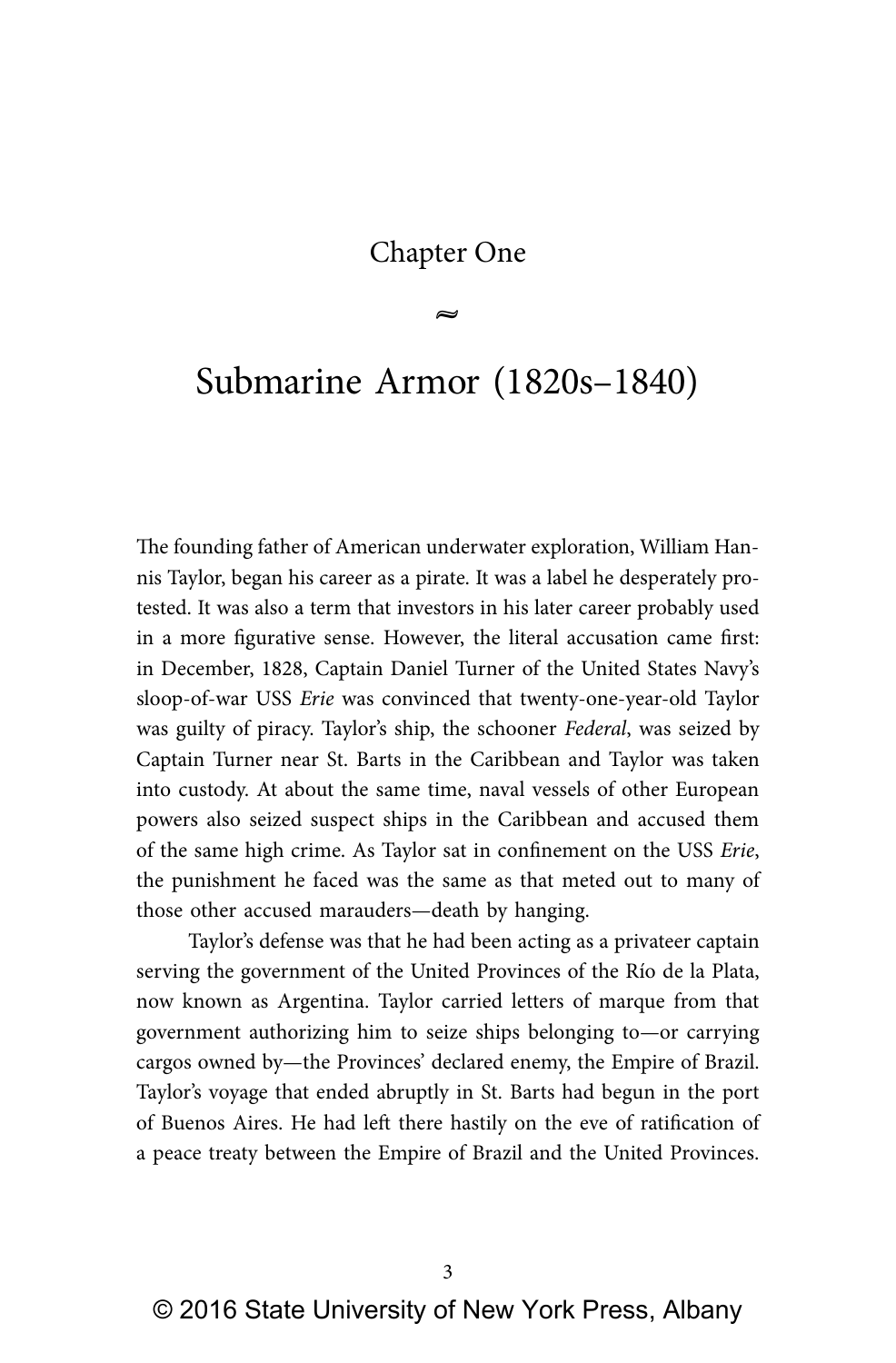### $4 \sim$  The Heroic Age of Diving

The treaty had already been negotiated and announced, and effectively meant an end to Taylor's legitimacy as a privateer. Leaving Buenos Aires hours before the formal ratification gave him the excuse of not having received notice to desist raiding. Communication of orders still depended on news traveling via ship, so this excuse left Taylor several weeks to continue to take prizes. His detractors suggested Taylor set sail with no intent to ever return to Argentina with any of those prizes, but instead had meant to head north with the objective of plundering as much as he could before returning home to New Bern, North Carolina.<sup>1</sup>

At that time, privateering was an accepted occupation for American mariners. It held several attractions: the romance of travel to distant lands, the glory of battle, the prospect of easy riches, and the opportunity to serve as a senior officer without the years of service usually required for promotion. Some privateers may have even pursued a Byronic idealism in fighting for fledgling democracies. While in service to the United Provinces, Taylor's commander was Commodore George DeKay, another young American with many connections to New York City's literary community. DeKay would go on to be hailed as a great humanitarian for his actions later in life. Taylor's later activities suggest that decidedly less noble motivations led him to become a privateer.

Fortunately for the accused pirate, Captain Turner of the USS Erie had made some glaring procedural missteps in seizing Taylor and the Federal. The island of St. Barts was at that time a colony of Sweden. When Turner found Taylor's ship Federal at St. Barts, Taylor had already unloaded some freight from the ship he had seized. Unloading the cargo, instead of delivering the entire ship and its contents back to the United Provinces, was a violation of customary international law. Captain Turner contacted the colonial officials at St. Barts and demanded that Taylor and his ship be turned over to him. The local officials did not comply, asking for proof of the crime. Turner suspected the local officials were in business together with the privateers, and were intentionally stalling. Pressed for time and conscious of his orders to seize privateers, Turner decided to act without the consent of the colonial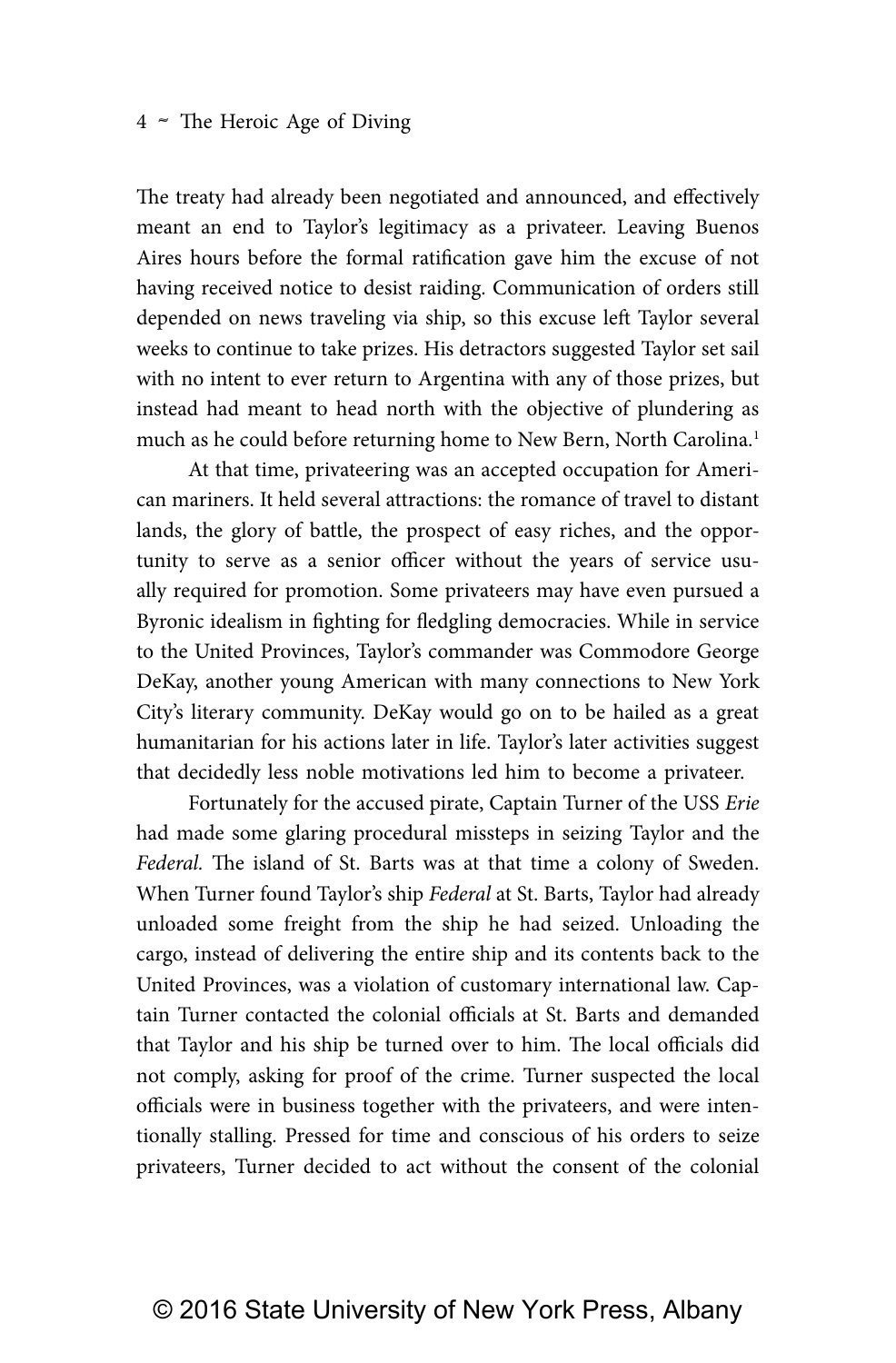council. He was not an inexperienced officer; in fact he had been a hero of the Battle of Lake Erie in 1813. On his own initiative, Turner decided to commandeer the Federal and seize Taylor. At one point the USS Erie was fired upon by the colonial St. Barts harbor defenses, but Turner wisely refused to return fire.

The Swedish government, as might be expected, protested Captain Turner's violation of their sovereignty. Turner's other miscalculation was trusting the assurances of his captive. While detained, Taylor argued that he needed to retrieve the letters of marque that would be crucial to his defense in any court or tribunal. After Turner granted his release to retrieve those papers, Taylor disappeared and never returned to custody. A couple of weeks later, Taylor materialized back at his home in North Carolina, where he immediately let it be known that he would be heading straight to Washington, D.C., to protest the actions of Captain Turner.<sup>2</sup> In Washington, a court of inquiry was convened, and no less an authority than President Andrew Jackson—mindful of the need for good relations with Sweden—concluded that Captain Turner had overstepped his authority. Taylor returned to North Carolina a man vindicated on principle, but one who had lost his ship, the Federal. On the plus side, he had narrowly escaped the hangman, and he had observed something while marauding in the Caribbean that he thought might prove more profitable than privateering. What he saw were pearl divers<sup>3</sup>

No one in the year 1828 would have called pearl diving a promising field of endeavor. The pearl industry in the Caribbean had been in a long decline, leaving an infamous legacy of human exploitation and ecological damage. During the heyday of the Spanish Empire in the New World in the sixteenth and seventeenth centuries, pearl-fishing operations flourished, and bushels of the oyster gems were delivered to Old World treasuries. The work of harvesting was done first by

 $\approx$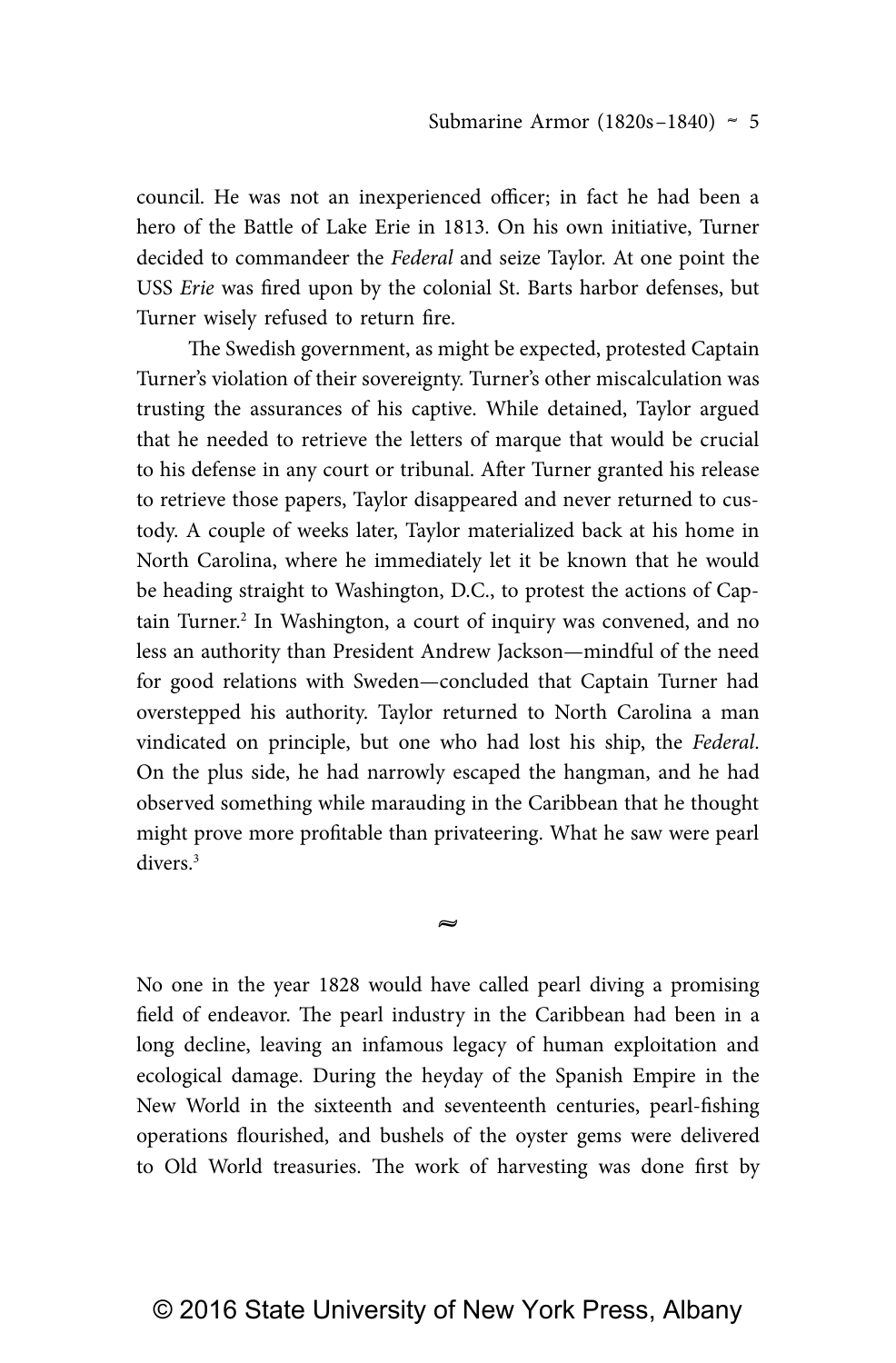### $6~\sim~$  The Heroic Age of Diving

coerced native labor, and later, after that labor source was exhausted, by imported slaves from Africa and other colonies. It was dangerous work with a high mortality rate.

Soon after pearl harvesting was set up on an industrial scale, divers were forced to move into deeper depths to find untouched oyster beds. As depths increased, so did the dangers. Free-diving pearl gatherers risked burst eardrums, jellyfish stings, hypothermia, eye damage from prolonged exposure to salt water, and drowning from shallowand deep-water blackout. The greatest risk—and source of countless horror tales—was of shark attacks.<sup>4</sup>

During the early 1830s, Taylor mulled over the physical dangers and limitations of free diving and considered the possibility of employing an assisted-breathing diving apparatus. The concept was thousands of years old, and had been realized to some degree by diving bells. However, diving bells required large ships and support personnel, and were less than practical for pearl harvesting. In the 1820s, English brothers Charles and John Deane invented a helmet into which air could be pumped; the device was initially developed for use by firefighters. By the early 1830s, the Deanes had adapted their design for use under water. Aided by another engineer, Augustus Siebe, they fitted the helmet to a waterproof body suit and added a valve to the exhaust outlet, which proved to be the most critical feature. By 1836, the Deane diving dress was being marketed to the public.

One year later, in 1837, Taylor published a booklet titled A New and Alluring Source of Enterprise in the Treasures of the Sea, and the Means of Gathering Them.<sup>5</sup> In it, Taylor made references to the Deane apparatus. Whether he had seen or tried to obtain a Deane suit is not known, but later that year, he submitted his own diving-suit design to the U.S. Patent Office. When one newspaper writer suggested that he had copied the English efforts, he wrote a prompt reply to refute that assertion: "the one [diving dress design] established by me in New York is of entirely different principle and construction, and has never been known until used by me in New York."6 Taylor's patent draw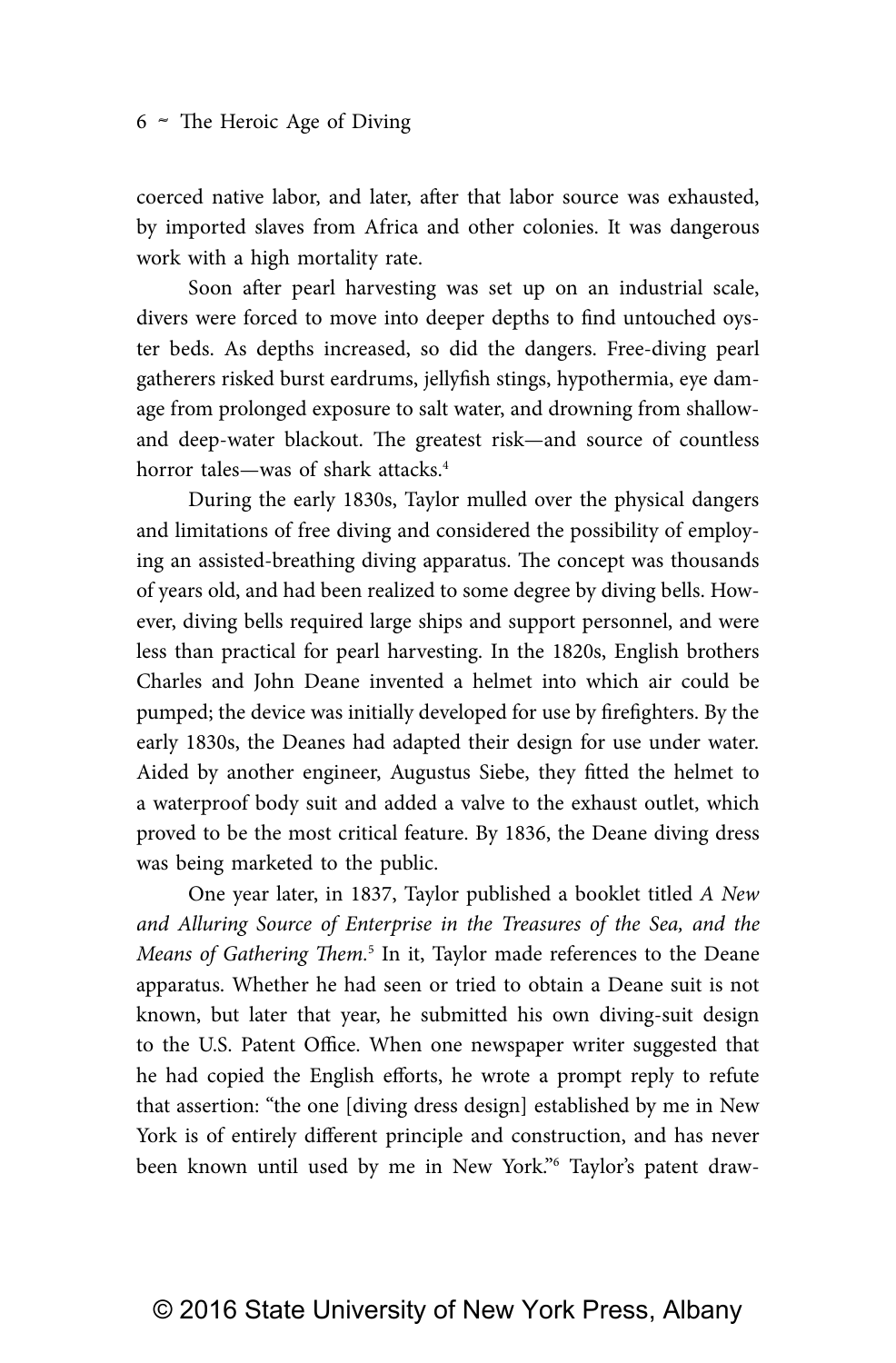ing suggested a cylindrical helmet that was different from, but not as strong as, the Deane and Siebe rounded design. Aside from the helmet, the major difference was that in Taylor's version, the arms, legs, and entire torso were covered by protective hoops of plate metal; in the Deane and Siebe design, only the upper shoulders and neck were encased by metal. Taylor called his outfit "submarine armor," a name that persisted for decades, even after most of the metal sheet covering had been abandoned in favor of an outer layer of duck canvas. Taylor devised the protective armor plating for the purpose he had in mind: pearl harvesting in shark-infested waters.

Taylor first tested his submarine armor in August, 1837, in the waters of the Hudson River "a few miles above the city."<sup>7</sup> The exact location is not known, but the widening of the river at Haverstraw Bay and the Tappan Zee would have provided gentler currents. He not only publicized the test, but invited newsman James W. Hale of the Tontine News Room to try out the equipment. The account of this demonstration clearly stated that Taylor's aim was to prepare for a pearl-fishing venture.<sup>8</sup> Therefore the initial public displays of his patent-pending equipment were not intended to garner investors to set up manufacture of the diving apparatus; rather, they were meant to attract investors in an expedition to South America.

Since only a handful of people could witness a shipboard demonstration, two months later Taylor brought his diving dress to a large wooden vat set up in New York City's leading entertainment venue, Niblo's Garden. He descended into the water and stayed down for part of an hour, "much to the amusement of a large number of spectators."9 After a few more demonstrations, Taylor's associates convinced him that it would be easier to attract investors to a local manufacturing venture than to a fishing expedition thousands of miles away.10 Moreover, pearl harvesting in territorial waters required the cooperation of the host country, and offered no long-term stable income. And so, in January of 1838, a notice appeared in newspaper classified sections announcing the formation of the New York Sub-Marine Armour Company.<sup>11</sup>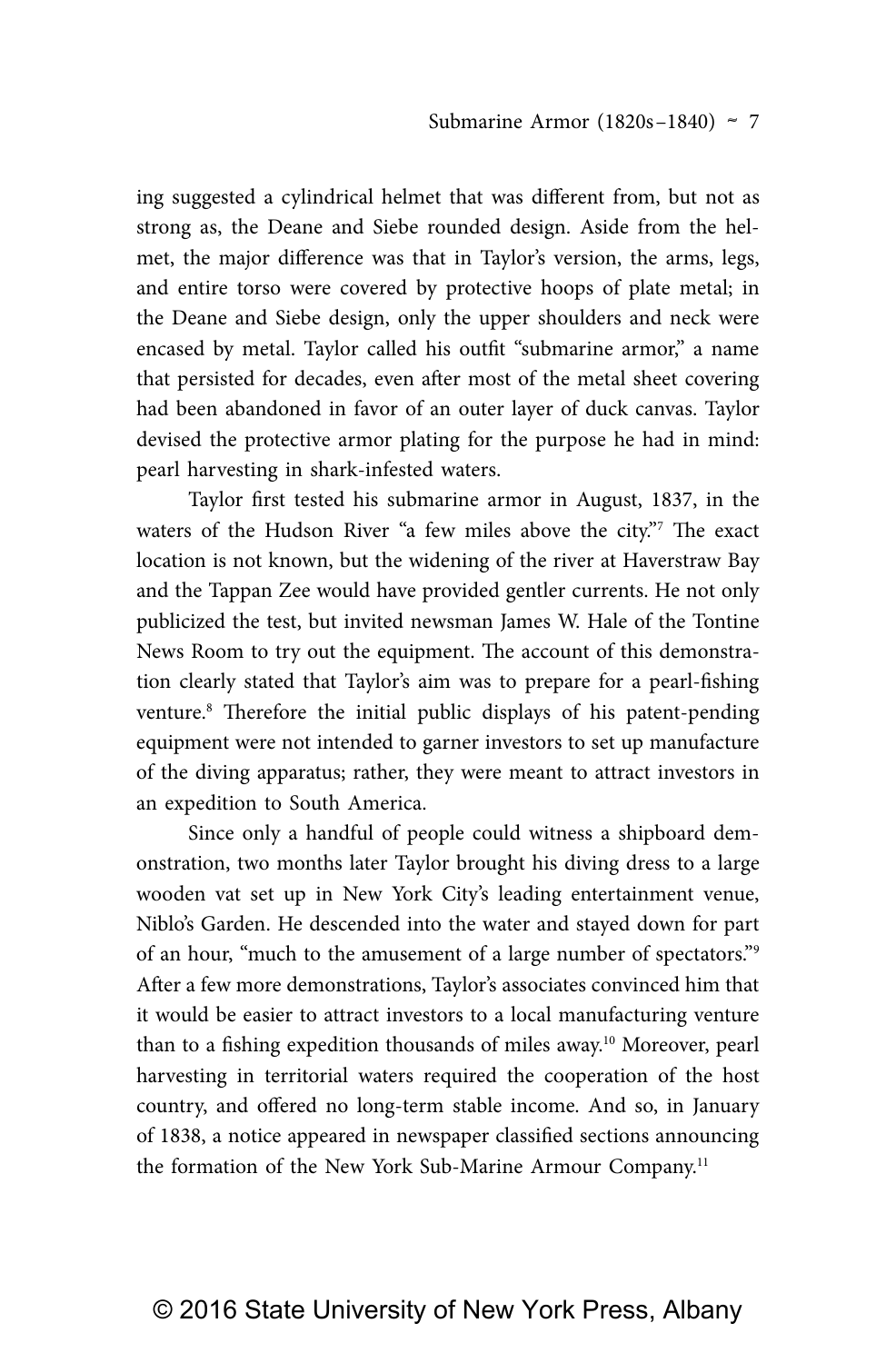### $8 \sim$  The Heroic Age of Diving

It appears that one of William Hannis Taylor's associates, a man named George W. Taylor (not directly related to W. H. Taylor), took the lead in pursuing the manufacturing business.12 George Taylor had signed as a witness to W. H. Taylor's patent application, but his background, other than claiming New Jersey as his birthplace, remains a mystery. George W. Taylor realized that selling submarine armor to wrecking companies—and investing in specific ad hoc salvage operations—offered better business prospects than pearl harvesting. Consequently, in June of 1838, the Taylors personally began cargo-recovery operations on America's two most recent, infamous shipwrecks, the sailing ships Bristol and Mexico, both of which foundered near Rockaway Beach, Long Island, with heavy loss of life. These two wrecks had shocked the American public in 1836–37, a fact that the Taylors must have realized would help advertise their recovery efforts. They were able to recover some metal bar freight—enough to cover their expenses and provide a small profit—but publicity was their ulterior motive.13

At about the same time, the Taylors added a new selling point to their marketing efforts: the ability to place and detonate underwater explosives. The brilliant British military engineer, General Sir Charles William Pasley, had already used divers to accomplish this feat. Wrecked ships stuck in sandy or muddy seabeds often could not be freed without blasting away the sediment that trapped them. Once again, it is not known whether the Taylors copied the idea from the English or developed it independently, but staged explosions soon became a staple of their submarine armor demonstrations. William H. Taylor's restless mind turned toward experimenting with the use of electric batteries to detonate the explosives as an alternative to unreliable waterproof fuse lines.

Later in 1838, the Taylors headed south to Florida in an effort to open a new market for their wares: the U.S. government. To promote the military value of their equipment, they offered to demonstrate the raising of a private launch that had been sunk in the St. Johns River during the Second Seminole War. They arrived first in St. Augustine and offered the public their standard diving and detonation show.14 However,